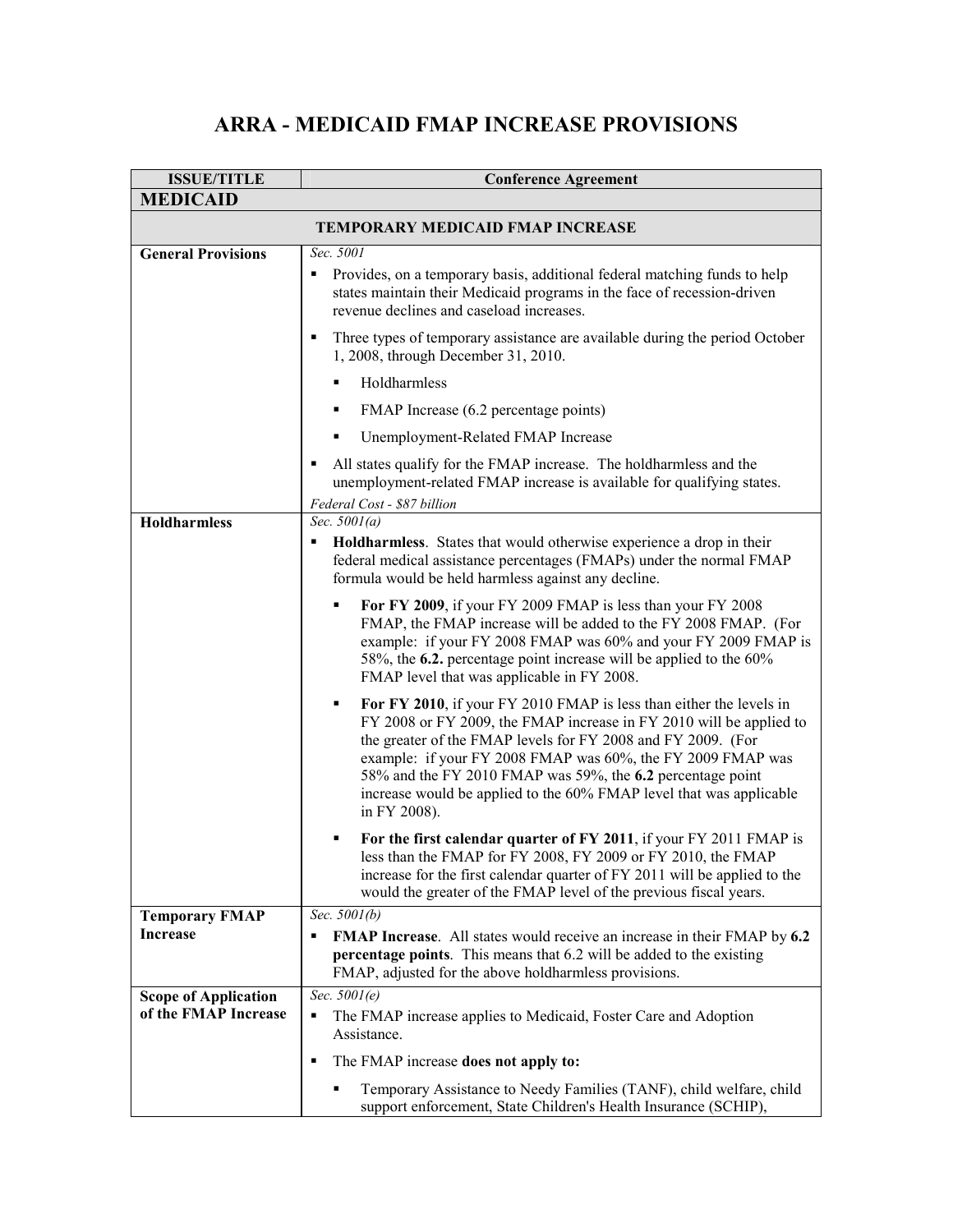| <b>ISSUE/TITLE</b>  | <b>Conference Agreement</b>                                                                                                                                                                                                                                                                                                                                                                                                  |
|---------------------|------------------------------------------------------------------------------------------------------------------------------------------------------------------------------------------------------------------------------------------------------------------------------------------------------------------------------------------------------------------------------------------------------------------------------|
|                     | Disproportionate Share Hospital (DSH) Payments or items/services<br>subject to an enhanced match.                                                                                                                                                                                                                                                                                                                            |
|                     |                                                                                                                                                                                                                                                                                                                                                                                                                              |
|                     | individuals who become eligible as a result of income eligibility<br>٠                                                                                                                                                                                                                                                                                                                                                       |
|                     | standards (expressed as a percentage of the poverty line) that are<br>higher than those that were in effect on July 1, 2008, including                                                                                                                                                                                                                                                                                       |
|                     | standards that were proposed to be in effect under enacted state                                                                                                                                                                                                                                                                                                                                                             |
|                     | law that was not effective on July 1, 2008 or a state plan                                                                                                                                                                                                                                                                                                                                                                   |
|                     | amendment or waiver request that was pending approval as of that                                                                                                                                                                                                                                                                                                                                                             |
|                     | date. In these cases, regular FMAP would apply. [Sec. $5001(e)(5)$ ]                                                                                                                                                                                                                                                                                                                                                         |
| Unemployment-       | Sec. 5001 (c)                                                                                                                                                                                                                                                                                                                                                                                                                |
| <b>Related FMAP</b> | Under this formula, the FMAP increase and the unemployment bonus are                                                                                                                                                                                                                                                                                                                                                         |
| <b>Increase</b>     | weighted on a 65% (FMAP increase) and 35% (unemployment bonus).                                                                                                                                                                                                                                                                                                                                                              |
|                     | Changes the formula for computing the high unemployment percentage<br>adjustment increase.                                                                                                                                                                                                                                                                                                                                   |
|                     | <b>High Unemployment State</b>                                                                                                                                                                                                                                                                                                                                                                                               |
|                     | A state during the recession adjustment period with an unemployment<br>increase percentage equal to or more than 1.5 percentage points. If a state is<br>a high unemployment state for a calendar quarter, the state will retain that<br>status for each subsequent calendar quarter ending before July 1, 2010.                                                                                                             |
|                     | <b>Recession Adjustment Period - the period beginning on October 1,</b><br>٠<br>2008, and ending on December 31, 2010.                                                                                                                                                                                                                                                                                                       |
|                     | <b>State Unemployment Reduction Factor</b>                                                                                                                                                                                                                                                                                                                                                                                   |
|                     | If the state unemployment increase percentage is equal to 1.5, but less that<br>٠<br>2.5, the reduction factor for the state and quarter is 5.5 percent.                                                                                                                                                                                                                                                                     |
|                     | If the state unemployment increase percentage is equal to 2.5, but less that<br>3.5, the reduction factor for the state and quarter is 8.5 percent.                                                                                                                                                                                                                                                                          |
|                     | If the state unemployment increase percentage is equal to or more than 3.5,<br>the reduction factor for the state and quarter is 11.5 percent.                                                                                                                                                                                                                                                                               |
|                     | Unemployment Increase Percentage                                                                                                                                                                                                                                                                                                                                                                                             |
|                     | The amount by which the average monthly unemployment rate for the state<br>for the months in the most recent previous 3-consecutive-month period for<br>which data are available, exceeds the lowest average monthly<br>unemployment rate for the state for any 3-consecutive-month period<br>preceding the most recent previous period and beginning on or after January<br>1, 2006.                                        |
|                     | ٠<br><b>Special Rule -</b> The first 2 calendar quarters of the recession adjustment<br>period, the most recent previous 3-consecutive-month period will be the<br>3-consecutive-month period beginning with October 2008; and the last<br>2 calendar quarters of the recession adjustment period, the most recent<br>previous 3-consecutive-month period will be the 3-consecutive-month<br>period beginning December 2009. |
|                     | Average Monthly Unemployment Rate - the average of the monthly<br>٠<br>number of unemployed, divided by the average of the monthly civilian<br>labor force, seasonably adjusted, as determined based on the most<br>recent monthly publications of the Bureau of Labor Statistics of the<br>Department of Labor.                                                                                                             |
|                     | Formula for Determining the Unemployment Increase Percentage                                                                                                                                                                                                                                                                                                                                                                 |
|                     | State Match (adjusted to reflect holdharmless) $+3.1$ percentage points (1/2)<br>of the FMAP percentage increase) multiplied by the appropriate("high                                                                                                                                                                                                                                                                        |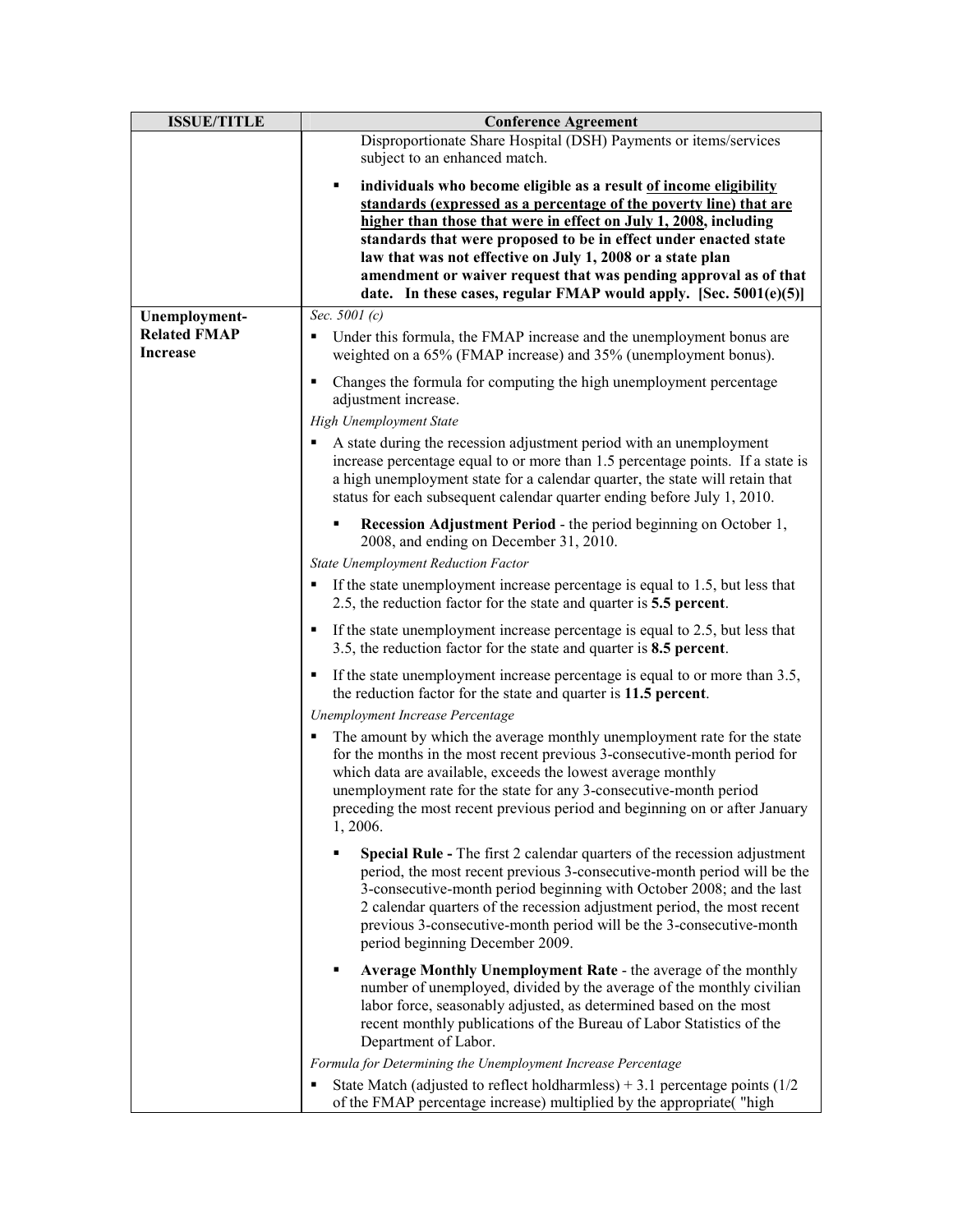| <b>ISSUE/TITLE</b>                             | <b>Conference Agreement</b>                                                                                                                                                                                                                                                                                                                                                                                                                       |
|------------------------------------------------|---------------------------------------------------------------------------------------------------------------------------------------------------------------------------------------------------------------------------------------------------------------------------------------------------------------------------------------------------------------------------------------------------------------------------------------------------|
|                                                | unemployment percentage point adjustment) = unemployment increase<br>percentage.                                                                                                                                                                                                                                                                                                                                                                  |
|                                                | A states total FMAP increase is equal to the adjusted FMAP (holdharmless<br>٠<br>$+6.2$ percentage point increase $+$ the unemployment increase percentage<br>increase.                                                                                                                                                                                                                                                                           |
|                                                | <b>EXAMPLE:</b>                                                                                                                                                                                                                                                                                                                                                                                                                                   |
|                                                | Current $FMAP = 50\%$<br>FMAP Adjusted for Hold Harmless = $52.64\%$<br>FMAP increase for all states) = $6.2\%$                                                                                                                                                                                                                                                                                                                                   |
|                                                | State Matching Percentage (SMAP) for purposes of determining unemployment                                                                                                                                                                                                                                                                                                                                                                         |
|                                                | $adjustment =$<br>100-(Current FMAP adjusted for holdharmless + 3.1% (statutory provision) ----<br>$100 - (52.64 + 3.1) = \text{SMAP}$<br>$100 - 55.74 = 44.26$ (SMAP)                                                                                                                                                                                                                                                                            |
|                                                | Using a high unemployment factor of 11.5%, the unemployment bonus would be:<br>SMAP $x .115$ = unemployment bonus<br>44.26 x .115 = $5.09$ (unemployment bonus)                                                                                                                                                                                                                                                                                   |
|                                                | State FMAP for quarter = FMAP Adjusted for Hold Harmless + FMAP Increase for All<br>States + Unemployment Bonus (if applicable)                                                                                                                                                                                                                                                                                                                   |
|                                                | $52.64 + 6.2 + 5.09 = 63.93$                                                                                                                                                                                                                                                                                                                                                                                                                      |
|                                                | Maintenance of Status                                                                                                                                                                                                                                                                                                                                                                                                                             |
|                                                | In no case will the state unemployment reduction factor applied for a state<br>for a quarter (beginning on or after January 1, 2009 and ending before July<br>1, 2010) be less than the reduction factor applied to the state for the previous<br>quarter.                                                                                                                                                                                        |
| Increase in the Cap on                         | Sec. 5001(d)                                                                                                                                                                                                                                                                                                                                                                                                                                      |
| <b>Medicaid Payments to</b><br>the Territories | <b>Treatment of Territories - The territories (Puerto Rico, the U.S. Virgin</b><br>Islands, Guam, the Northern Mariana Islands, and American Samoa) would<br>have the option of a 30% increase in their cap or a 6.2 percentage point<br>increase in their FMAP plus a 15% increase in their cap.                                                                                                                                                 |
|                                                | The option selected will apply to the entire recession period.                                                                                                                                                                                                                                                                                                                                                                                    |
| <b>Maintenance of Effort</b>                   | Sec. 5001 (f)                                                                                                                                                                                                                                                                                                                                                                                                                                     |
|                                                | <b>Maintenance of Effort.</b> A state will be ineligible for the FMAP increase or<br>٠<br>increase in the cap for Territories if eligibility standards, methodologies or<br>procedures under the Medicaid state plan (including Medicaid and/or<br>Section 1115 waivers) are more restrictive than the eligibility standards,<br>methodologies or procedures, respectively, under the state plan or waiver<br>that was in effect on July 1, 2008. |
|                                                | States retain the flexibility to make changes in benefits and reimbursement.<br>٠                                                                                                                                                                                                                                                                                                                                                                 |
|                                                | State Reinstatement of Eligibility Permitted. A state that has<br>restricted eligibility standards, methodologies, or procedures after July<br>1, 2008, would become eligible for the FMAP increase beginning with<br>the first calendar quarter in which the state has reinstated eligibility<br>standards, methodologies and procedures that are no more restrictive<br>than those that were in effect on July 1, 2008.                         |
|                                                | Special Rule Regarding State Reinstatement. A state will not be<br>٠<br>ineligible for the increased FMAP before July 1, 2009, under the<br>following circumstances:                                                                                                                                                                                                                                                                              |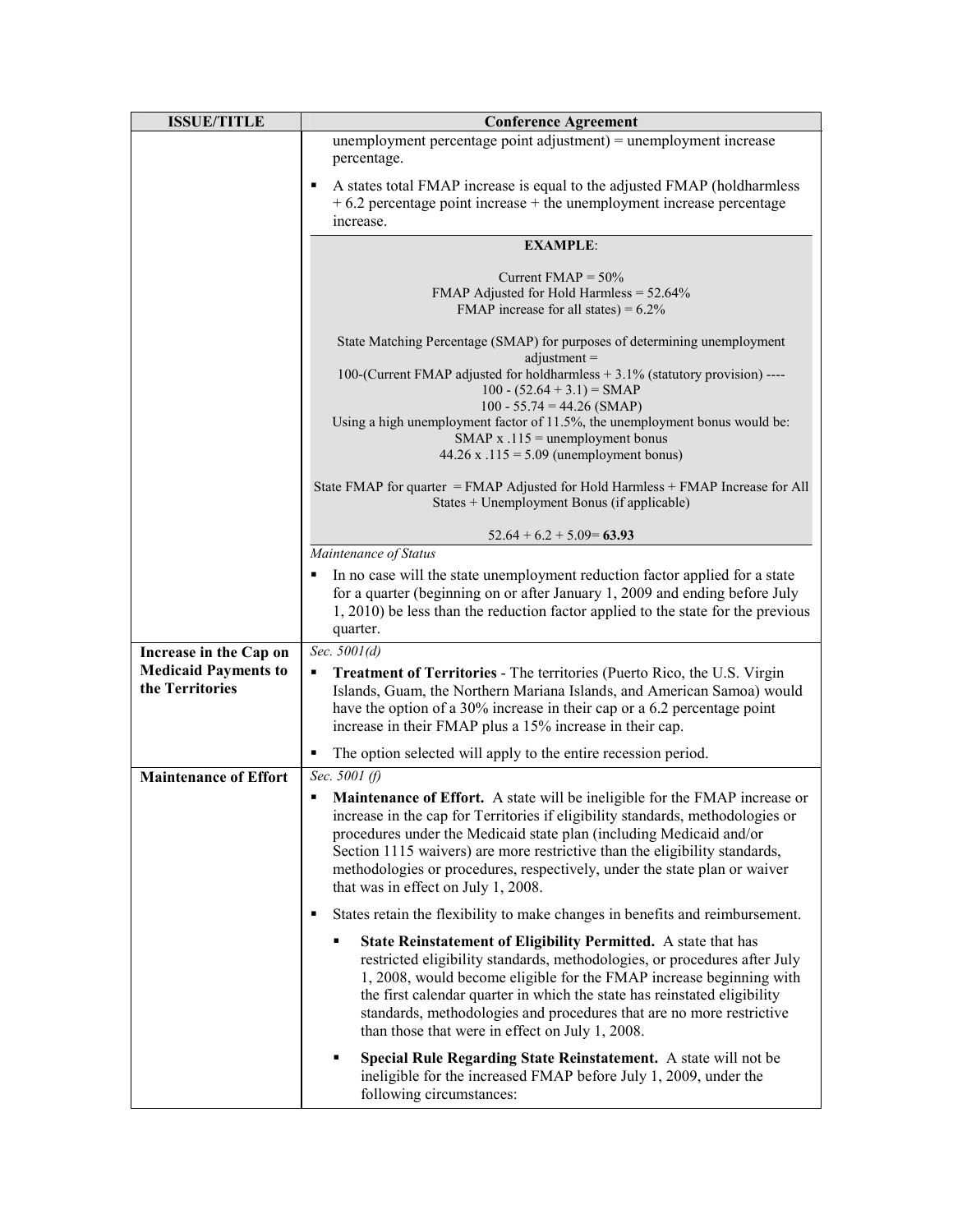<span id="page-3-0"></span>

| <b>ISSUE/TITLE</b>                                                | <b>Conference Agreement</b>                                                                                                                                                                                                                                                                                                                    |
|-------------------------------------------------------------------|------------------------------------------------------------------------------------------------------------------------------------------------------------------------------------------------------------------------------------------------------------------------------------------------------------------------------------------------|
|                                                                   | on the basis of a restriction that was applied after July 1, 2008<br>٠<br>and before the date of enactment of this act; or                                                                                                                                                                                                                     |
|                                                                   | on the basis of a restriction that was effective under state law as<br>$\bullet$<br>of July 1, 2008, and would have been in effect as of that date,<br>but for a delay of not longer than one calendar quarter, in the<br>approval of a request for a new waiver under section 1115 with<br>respect to the restriction.                        |
| <b>Compliance with</b>                                            | 5001(f)(2)                                                                                                                                                                                                                                                                                                                                     |
| <b>Medicaid Prompt Pay</b>                                        | <b>Application to Practitioners</b>                                                                                                                                                                                                                                                                                                            |
| <b>Requirements</b>                                               | Prevents a state from receiving the increased FMAP claims received by the<br>٠<br>state for days during any period when the state is out of compliance with the<br>Medicaid prompt pay requirements. <sup>1</sup>                                                                                                                              |
|                                                                   | State Reporting Requirement. Requires states to report to the HHS<br>٠<br>Secretary within 30 days following the first day of each month regarding the<br>states' compliance with the Medicaid prompt pay requirements with respect<br>to claims made for covered items and services during the preceding month.                               |
|                                                                   | Waiver Authority. Permits the Secretary to waive the prompt pay<br>provision or the state reporting provision during any period in which<br>there are exigent circumstances, including natural disasters, that prevent<br>the timely processing of claims or the submission of the reports.<br>Application to Nursing Facilities and Hospitals |
|                                                                   | Applies the provisions relating to practitioners to nursing facilities and<br>hospitals that are paid on the submission of claims.                                                                                                                                                                                                             |
|                                                                   | Grace Period. No period of ineligibility will be imposed on a state<br>prior to June 1, 2009, on the basis of the state failing to pay a claim in<br>accordance with this provision.                                                                                                                                                           |
|                                                                   | <b>Effective Date</b>                                                                                                                                                                                                                                                                                                                          |
|                                                                   | Upon enactment.<br>٠                                                                                                                                                                                                                                                                                                                           |
|                                                                   | Provisions of this section apply to claims submitted after enactment.                                                                                                                                                                                                                                                                          |
|                                                                   | Federal Cost - The extension to nursing facilities and hospitals costs \$680 million.                                                                                                                                                                                                                                                          |
| <b>Treatment of State</b>                                         | 5001(f)(6)                                                                                                                                                                                                                                                                                                                                     |
| <b>Rainy Day Funds and</b><br><b>Reserve Funds</b>                | States will become ineligible for the increased FMAP if any of the funds<br>٠<br>directly or indirectly attributable to the FMAP increase are deposited or                                                                                                                                                                                     |
|                                                                   | credited to any reserve or rainy day fund.                                                                                                                                                                                                                                                                                                     |
|                                                                   | Prohibits the HHS Secretary from waiving this provision.<br>٠                                                                                                                                                                                                                                                                                  |
| <b>Provision Of Medical</b>                                       | Sec. $5001(f)(6)$                                                                                                                                                                                                                                                                                                                              |
| <b>Assistance On Behalf</b><br>Of A Child During A<br>Presumptive | Provides that expenditures of federal funds attributable to the provision of<br>٠<br>medical assistance on behalf of a child during a presumptive eligibility<br>period in the State Children's Health Insurance Program (SCHIP) that was in                                                                                                   |
| <b>Eligibility Period</b>                                         | effect before April 1, 2009 and were made between October 1, 2008 and                                                                                                                                                                                                                                                                          |

<sup>1</sup> The "prompt pay" provision in the Medicaid statute provides that states must ensure that 90% of clean claims, those provide for claims, those for which no further written information or substantiation is required in order to make payment are paid within 30 days of the date of receipt of the claims and that 99% of claims are paid within 90 days of the date of receipt. States must also provide for procedures of prepayment and postpayment claims review, including review of appropriate data with respect to the recipient and provider of a service and the nature of the service for which payment is claimed, to ensure the proper and efficient payment of claims and management of the program. The provision applies to practitioners, the amendment extends its application to nursing facilities and hospitals.

 $\overline{a}$